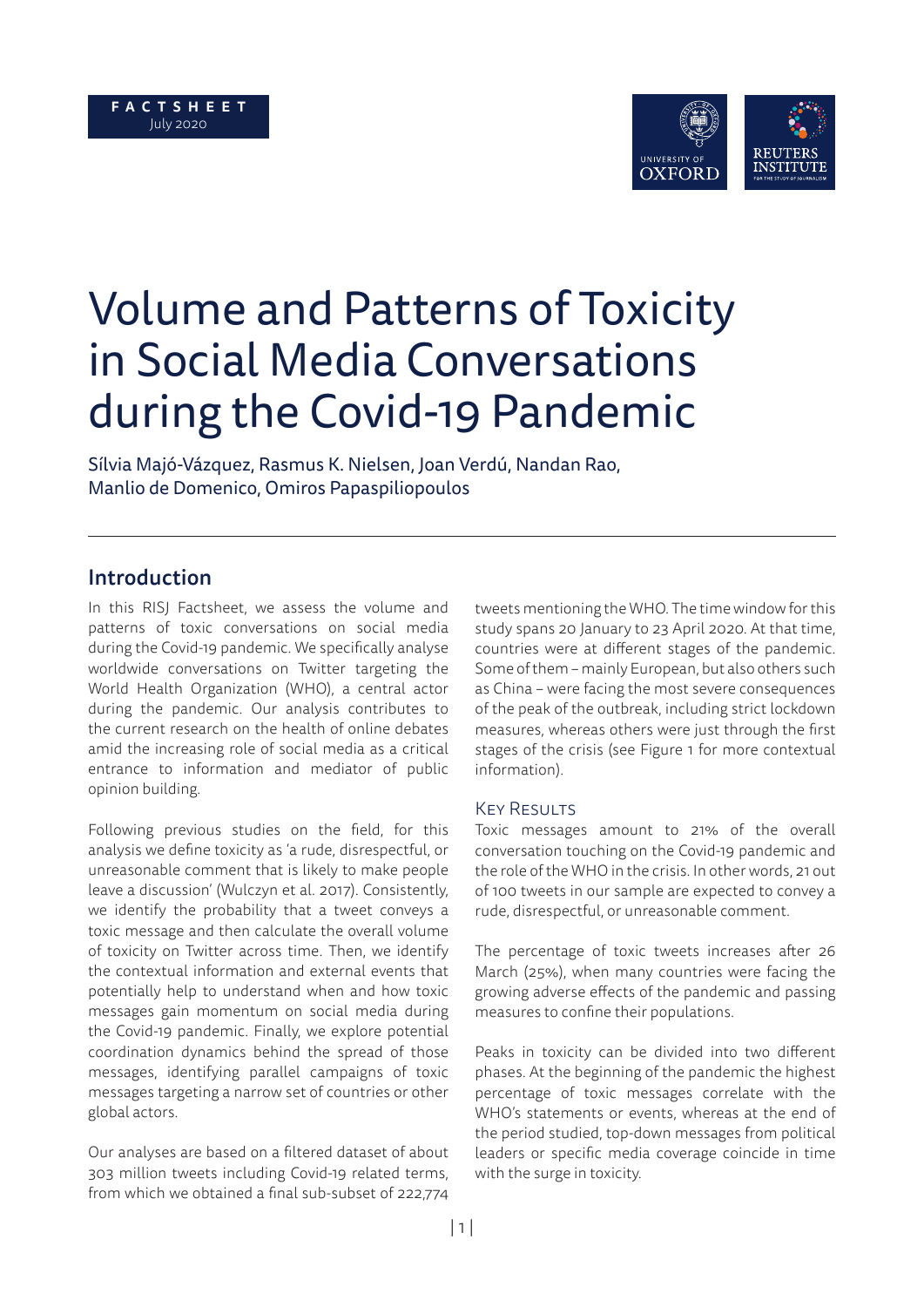Coordinated efforts to boost toxicity are detected after 26 March, when a set of hashtags targeting the WHO simultaneously emerge conveying messages with a higher average toxicity. Up to 33% of the total conversation including those hashtags was toxic. Evidence shows this conversation was correlated with several parallel campaigns of toxic messages targeting a narrow set of other actors and topics at the same time, including China, Taiwan, the idea of Covid-19 as a Chinese virus, or the conspiracy theory associating it with a biochemical weapon.

A higher level of toxicity than the average baseline is detected in conversations around political leaders. Notably, among those, over 30% of messages mentioning the US president are expected to be toxic.

Five months after the beginning of the outbreak, around 7% of accounts that participated by posting or retweeting messages about Covid-19 and the WHO were not active, i.e. either suspended or not found. The percentage of non-active users is over 10% for specific hashtags with higher toxicity scores on average, such as #WHOLiedPeopleDied.

## General Overview

Measuring toxicity is a proxy to assess the civility of the online debate. Civil conversations are considered a cornerstone of democracy, in part because the lack of these has a negative impact on trust in the political process (Mutz 2015). Evidence is not conclusive, and some argue that certain instances of incivility can serve democratic ends, such as encouraging people to engage in tough conversations (Sydnor 2019). Yet, incivility has been broadly deemed to hurt citizens' involvement in reasoned discussions and increase extreme political polarisation (Stryker et al. 2016). The increasing incivility of social media conversations currently dominates expert and policy debates, and the academic research too (Alba et al. 2020; European Commission 2020; House of Lords 2020; Kosmidis and Theocharis 2019; Zuckerberg 2020).

Social media are considered by some as part of the institutional underpinnings of democracy (Margetts 2017). Against this backdrop, what happens on platforms such as Twitter has effects beyond the digital sphere. Remarkable examples of this are found in countries where social media have been used to distract public opinion, to limit collective action, or to stifle dissent (Facebook 2018; King et al., 2017; Tucker et al. 2017). Problems associated with social media are, therefore, important for democracy.

#### **Figure 1. Timeline of selected Covid-19 events**

| May 5                                      | May 5                          |
|--------------------------------------------|--------------------------------|
| US president on China:                     | Over 3,500,000                 |
| 'Misled the world'                         | Covid-19 cases                 |
| April 30                                   |                                |
| India exports                              |                                |
| 50 million HCQ tablets to US               | April 23                       |
|                                            | <b>WHO</b> draft trials        |
| April 17                                   | reports posted                 |
| US president:                              |                                |
| 'Total Chinese Deaths Modified'            |                                |
|                                            | April 15                       |
| April 14                                   | <b>WHOs statement</b>          |
| US halts WHO funds                         | on US halting funds            |
| Australian PM on Covid-19                  |                                |
| origin: 'Wet Markets'                      | April 7                        |
|                                            | US president on WHO:           |
| April 6                                    | 'China-centric'                |
| UK PM moved to                             | April 2                        |
| intensive care                             | 1,000,000 cases                |
| March 29                                   |                                |
| WHO no-comment                             |                                |
| on Taiwan                                  |                                |
|                                            | March 24                       |
| March 19                                   | <b>UK</b> lockdown             |
| Italy, highest number                      | March 17                       |
| of deaths in the world                     | US president:                  |
|                                            | 'Chinese virus'                |
| March 13                                   | France lockdown                |
| Europe declared epicentre                  | March 12                       |
| č<br>March 11                              | China: 'US virus'              |
| Covid-19 pandemic declared                 |                                |
| 0                                          | March 9                        |
| March 6<br>⊙                               | Italy lockdown                 |
| 100,000 cases<br>⊙                         | March 4                        |
| March <sub>2</sub><br>⊙                    | Unfounded claims on            |
| Community transmission                     | US as origin of Covid-19       |
| confirmed<br>$\scriptstyle\odot$           | February 28                    |
|                                            | Very high                      |
| February 24<br>⊙                           | global risk declared           |
| US president:                              |                                |
| 'Coronavirus under control'<br>⊙           | February 21                    |
|                                            | WHO advises to act quickly     |
|                                            |                                |
|                                            |                                |
|                                            |                                |
| February 11<br>$_{\odot}$                  |                                |
| WHO: 'Priority to contain the virus'       |                                |
|                                            |                                |
| ∩                                          | February 7                     |
| February 4<br>⋒                            | Material shortage in China     |
| WHO asks for no travel bans<br>Ä           | February 2                     |
|                                            | <b>US</b> bans travellers      |
| January 30<br><b>WHO praises China's</b>   | from China                     |
| efforts to contain the virus               |                                |
|                                            |                                |
| Public health emergency declared           | January 24                     |
| India reports its first case               | US president praises China's   |
| January 20                                 | efforts to contain the virus   |
|                                            |                                |
| Confirmed<br>'human-to-human transmission' |                                |
|                                            |                                |
| January 13                                 | January 14                     |
| First Covid-19 case                        | No clear evidence on           |
| outside China in Thailand                  | 'human-to-human transmission'  |
|                                            |                                |
|                                            | Number of World COVID-19 cases |
|                                            | 3,500,000 cases                |
|                                            |                                |
|                                            |                                |
| December 13                                | 1.000.000 cases                |
| First case                                 | 100,000 cases                  |
| 'Pneumonia of unknown cause'               | 100 cases                      |
|                                            |                                |

Note: Selection of Covid-19-related worldwide events. The size of the bubbles represents the number of world Covid-19 cases confirmed. Own elaboration based on data from Johns Hopkins University and Medicine (2020).

We focus our study on one of these problems, i.e. toxic conversations during the Covid-19 pandemic. More specifically, we look at Twitter for various reasons. The percentage of Twitter users worldwide varies across countries, and in some of them it might look negligible when compared to that of Facebook. The latter is the most used social media platform for any purpose. On average, 63% of people use Facebook across 12 countries, including the UK, the US, Japan, Brazil, and several EU countries. Only around 23% of the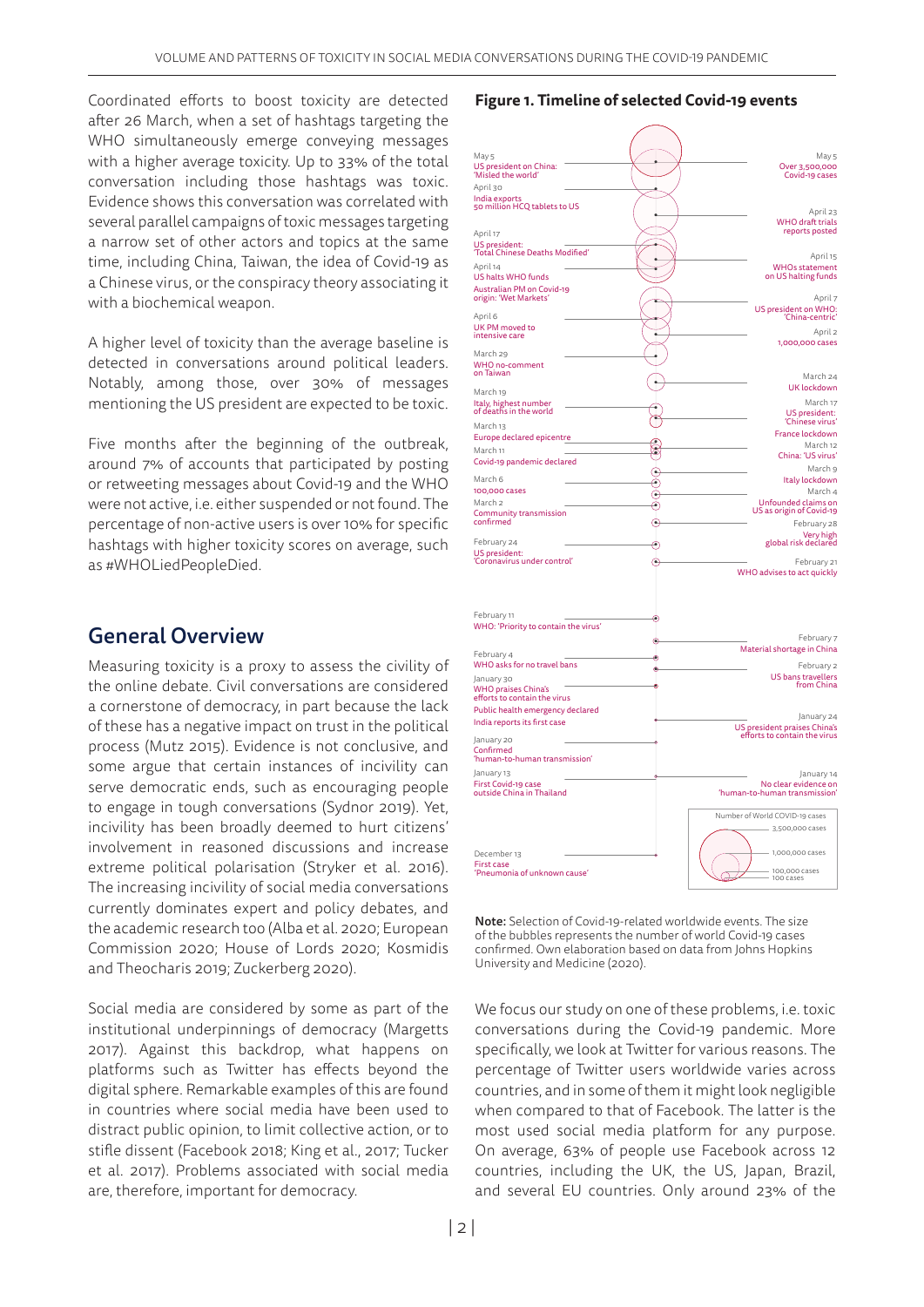population of those countries uses Twitter (Newman et al. 2020).<sup>1</sup>

Among those who use Twitter the most are political elites, journalists, and other influential actors, such as celebrities. All of them have the potential to spur global attention (Gonzalez-Bailon et al. 2013). Adding to this, to understand the importance of the platform beyond usage figures, journalists give a substantial amount of attention to the activity on Twitter, and some even deem information circulating there more newsworthy than that from established news sources (McGregor and Molyneux 2020). By picking up stories on Twitter, journalists amplify its reach among offline audiences too. The Covid-19 pandemic is replete with examples of messages that quickly jumped over the boundaries of the Twittersphere and became a global debate after being mediated by mainstream outlets (among the prominent ones see Scott 2020; Trump 2020; Zhao 2020).

Global and local conversations related to the Covid-19 pandemic on Twitter occurred alongside an increasing volume of uncivil conversations. A significant amount of those conversations targeted the WHO, one of the global actors in this crisis. Interestingly, in late March and early April this year, people surveyed across several countries, including Argentina, the UK, and South Korea, expressed very high levels of trust in global health organisations such as the WHO. Around that time, 68% of the US public at large rated these organisations as trustworthy – although only 51% of Americans on the political right did so (Nielsen et al. 2020). The WHO was also linked and promoted by platforms as a credible source of information in its various attempts to combat misinformation (Twitter

2020a). Yet, as the following sections will show, its broadly uncontroversial expertise, as measured by high approval ratings across countries, contrasts with the volume of uncivil conversations targeting the organisation at the same time on social media. To understand the nature of this phenomenon and how it evolved across time, we proxy uncivil conversations by specifically analysing the toxicity that emerged from those messages.

# Data and Methods

Data for this study are obtained from a bigger dataset including 303 million tweets and collected via the Twitter Streaming API from 20 January to 23 April. During that time period, tweets including #Covid-19 and related terms<sup>2</sup> were gathered without language or geographical limits.3 The volume of daily tweets posted surged after early March, when peaks of 4.5 million tweets were registered on several days as more countries were affected by the Covid-19 outbreak and its consequences for public health worsened in others.

For our analyses, we filtered the raw dataset to get only those messages mentioning the WHO and related officials of the organisation.4 The resulting sample includes 222,774 tweets (70,966 unique tweets). To identify toxicity of messages in our dataset, we rely on a machine learning approach. We use a classifier already trained to indicate the probability that a text resembles patterns of a toxic message (Jigsaw 2017; Wulczyn et al. 2017). This model returns a score ranging from 0 to 1 associated with each message.<sup>5</sup> Higher numbers represent a higher likelihood that a text is considered toxic<sup>6</sup> (for more on this model see

<sup>1</sup> Globally, Twitter has 166 million active users in 2020, almost 20% of them located in the US (Twitter 2020b). When it comes to specifically news about Covid-19, we know that in the early days of the outbreak, 30% of people in Spain said they used it, 18% in the US, and 19% in the UK, whereas only 6% in Germany (Nielsen et al. 2020).

<sup>&</sup>lt;sup>2</sup> List of related terms includes coronavirus, ncov, #Wuhan, covid19, covid-19, sarscov2, covid. Further information on the selection criteria in Gallotti et al. 2020.

<sup>&</sup>lt;sup>3</sup> Previous literature has pointed to the lack of information on what and how much data one gets using the Twitter Streaming API, especially once the volume of the targeted conversation reaches the 1% threshold of the overall Twitter conversation (for an in-depth discussion see Morstatter et al. 2013). The dataset used for this study reached the 1% threshold at the end of February. A separate in-depth analysis based on the same data shows that the bias reported by Morstatter et al. 2013 does not significantly affect our results (see Gallotti et al. 2020: supp. fig. 1).

<sup>4</sup> In this sample, there can be some spurious tweets containing the word *who* not necessarily intending to mention the WHO.

<sup>5</sup> The toxicity model works directly in the original text in English, Spanish, French, German, Portuguese, and Italian. For all remaining tweets, the original messages were translated into English before computing toxicity scores. Translated messages amount to 18% of tweets in our dataset. As a robustness check, we compared the toxicity scores of the original texts to the translated ones. Our results show similar toxicity scores. More specifically, 21% of original tweets, in any of the above six languages, were expected to be toxic. The percentage was up to 23.5% when we translated them into English.

<sup>&</sup>lt;sup>6</sup> This tool has been specifically developed to give real-time feedback to moderators of newsrooms that manage audience comments. To evaluate its performance on our specific dataset, we manually classified two subsamples of 200 messages randomly obtained from our sample. Then, we compared the classification of the manual process, by two different coders, to those obtained with the trained model. The vast majority of the messages manually classified as toxic (85%) received scores higher than 0.4 by the trained model. The messages that human coders manually labelled as non-toxic received scores lower that. This indicates a reasonable agreement between manual and automatic judgement, and that the toxicity model was a robust way of generalising the analysis to the entire dataset. More information on the robustness check is available upon request.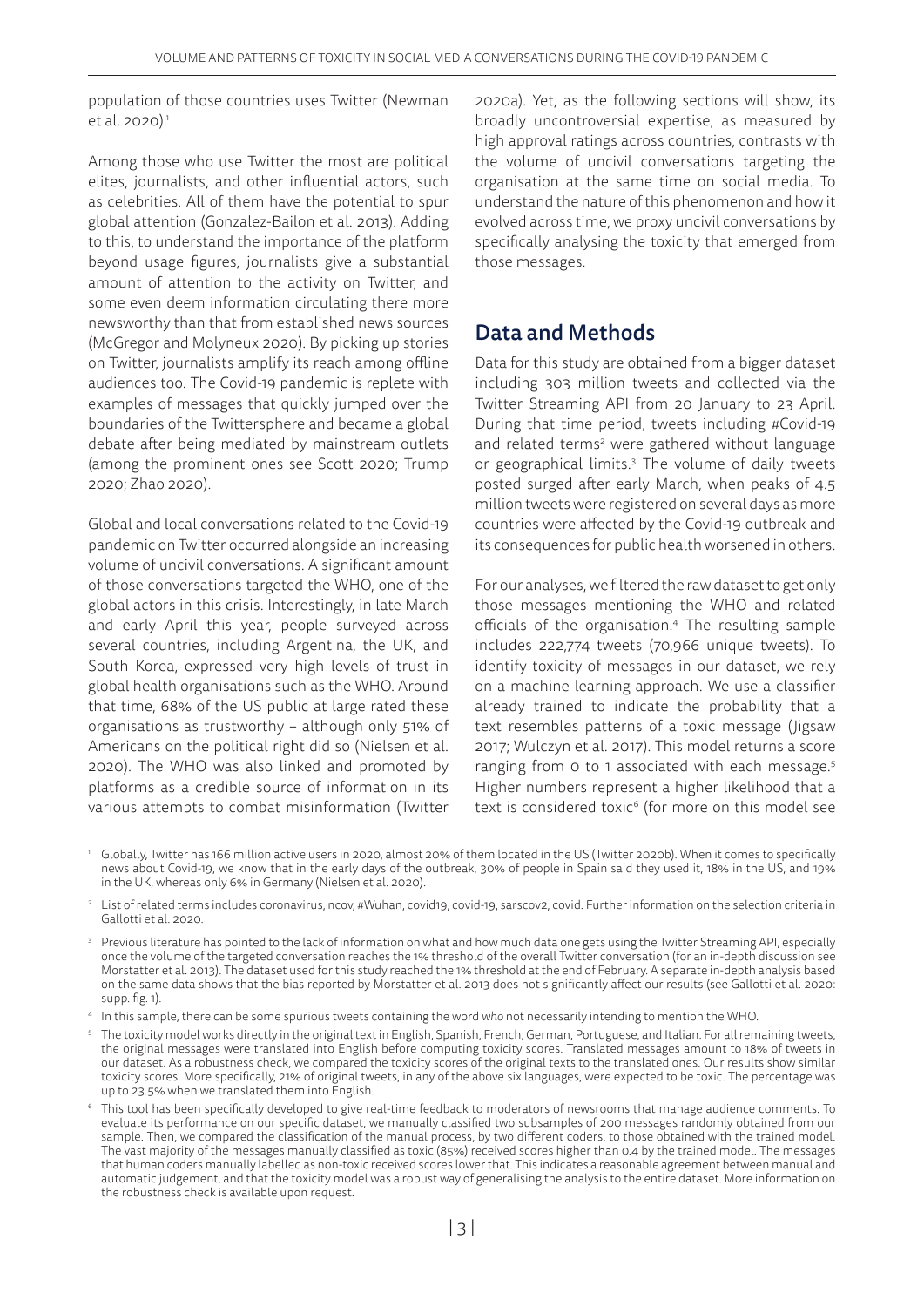Jigsaw 2017; Wulczyn et al. 2017). As an example of these processes, see below the scores obtained for tweets by two different public figures:7

*You lazy, [obscenity]. You knew TWO MONTHS AGO there would be a #COVID19 Pandemic & you chose not to act. Then u lied about it. You [obscenity]. People have died that wouldn't have if you'd only done your goddamn job. [obscenity] you forever @realDonaldTrump You sad, [obscenity] (@otepofficial on Twitter, 2 April. Singer. Score=0.97)*

*Herd Immunity- some voices -'It's dangerous strategy' - Devi Sridhar global public health Edinburgh Univ -'They are alone in world. It's a gamble' - Peter Drobac global health, infectious disease Oxford Univ -'The greatest error is not to move' - Dr Mike Ryan WHO #COVID19 (@paul\_\_johnson on Twitter, 14 March. Journalist. Score=0.12)*

During the period of study, 2,370 tweets about Covid-19 and the WHO were posted daily on average, including retweets (Table 1). The highest volume of tweets on a single day (n=11,482) was recorded on 15 April, one day after the US confirmed it was going to halt funds to the WHO and the Director-General of the organisation publicly responded to that plan. As we will show in the following section, we identify surges in toxic conversations coinciding with this peak.

#### **Table 1. Data summary**

| Item          | Tweets     | <b>Tweets + RT</b> |  |
|---------------|------------|--------------------|--|
| Number        | 70,966     | 222,774            |  |
| Average Daily | 755        | 2,370              |  |
| Max Daily     | 3,425      | 11,482             |  |
| Day of Max    | 15/04/2020 | 15/04/2020         |  |

# Results

Toxic messages amount to 21% of the overall conversation touching on the Covid-19 pandemic and the role of the WHO in the crisis.8 Our analysis shows that 21 out of 100 tweets in our sample are expected to convey a rude, disrespectful, or unreasonable comment. During the time under study, the evolution

of the toxicity in the conversations follows a slightly upwards trend, as shown in Figure 2. Baseline average toxicity increases from 26 March, when messages including a set of specific hashtags targeting the WHO gained popularity. The average percentage of toxic messages went from 18% to 25% after that date.

The maroon line on Figure 2 represents the daily percentage of toxic tweets as measured by computing the mean of the toxicity score of all tweets posted each day. Notably, surges in toxic conversation during the time studied correlate with a few external events. To identify those events, we extracted all tweets posted that day and the two following days. Then, we clustered them by combinations of hashtags and identified the most popular ones to determine the dominant topics around each peak.<sup>9</sup>

The main peak in toxicity, which took place around 29 March, was mainly related to two different conversations on the following topics: (1) an interview by the Hong Kong broadcaster RTHK with one of the WHO's advisers touching on Taiwan membership, and (2) false information about Israel being removed from a map on the WHO's website. The highest volume of toxic messages during the period studied can be traced back to those events. After that, toxicity levels surge again on 8 and 14 April, after the US president announced a review of funds to the WHO and eventually confirmed he was going to halt funding to the organisation.

We identify two additional media pieces that correlate with the highest surges in toxicity. First, a report by dailycaller.com titled 'Top WHO official Tedros Adhanom Ghebreyesus Won Election with China's Help. Now He's Running Interference for China on Coronavirus' (Hasson 2020), and also a piece by thegatewaypundit.com titled 'Revealed: WHO Director General, Tedros Adhanom Ghebreyesus, reportedly ranking member of known terrorist organisation and China puppet' (Hoft, 2020). Both Dailycaller.com and Thegatewaypundit.com are US digital-born outlets, and their audiences are respectively located at the right and extreme right of the ideological spectrum. As the analysis shows, their reports were central to toxic conversations that took place around 22 March and 2 April.

<sup>&</sup>lt;sup>7</sup> Swearing or strong words have been replaced by [obscenity].

<sup>&</sup>lt;sup>8</sup> Hereafter for a subset of tweets, mean toxicity is equivalent to the expected percentage of toxic tweets, and the sum of toxicities is the expected number of toxic tweets in this set.

<sup>9</sup> We used spectral clustering on an adjacency matrix of hashtag co-occurrence in studied tweets to understand the main topics of the conversations surrounding each peak.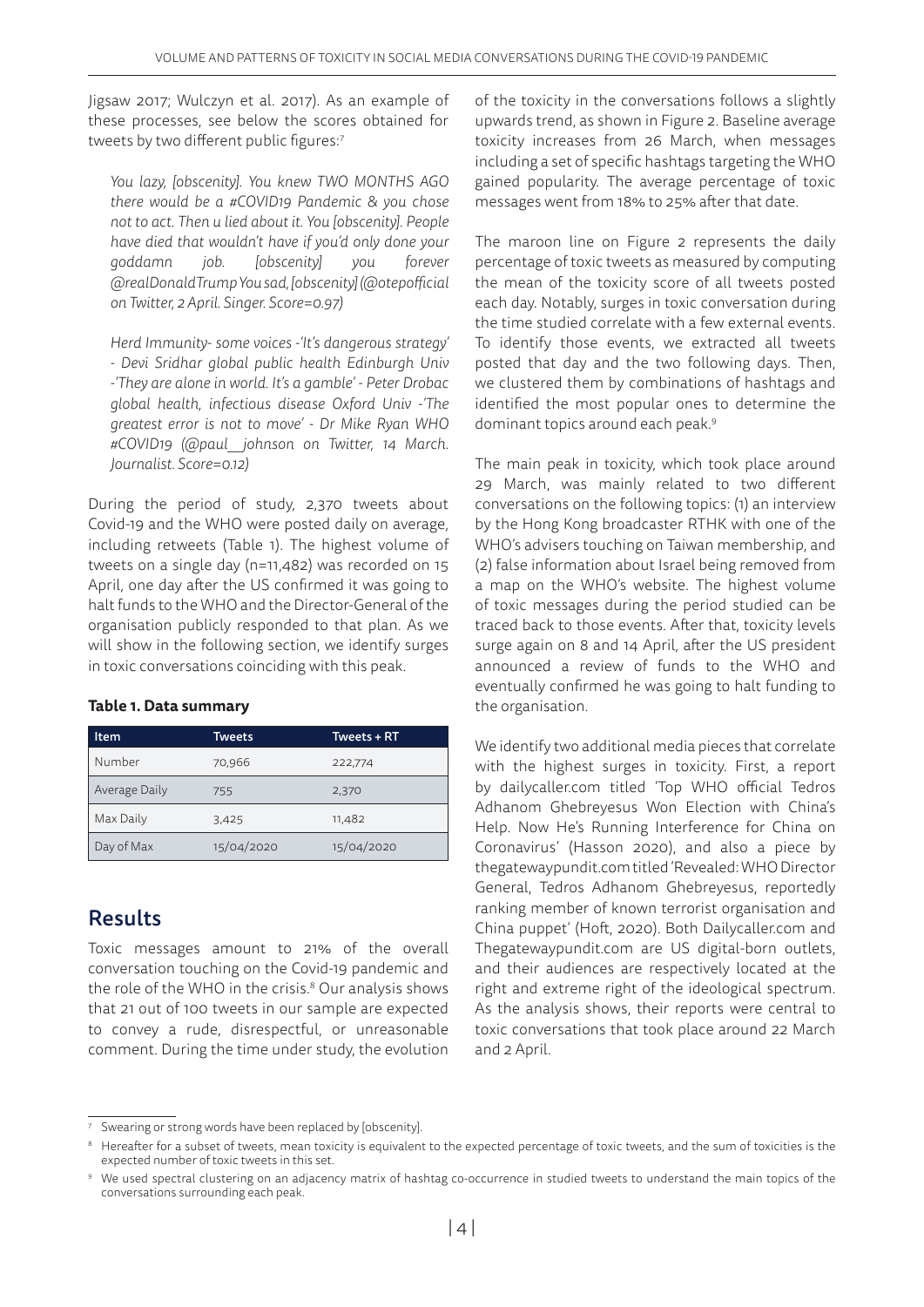

**Figure 2. Expected percentage of toxic conversation across time** 

Note: Maroon line represents daily expected percentage of toxic tweets (mean of the toxicity score of all tweets posted each day). Dotted tuquoise line represents the percentage of messages including hashtags targeting the WHO (daily count of tweets including one of them, divided by total number of tweets that day). Vertical lines point to external events. Orange lines represent the WHO's press conferences or meetings. Blue lines represent media coverage on three specific topics: WHO's Director-General's political background, an interview with a WHO representative questioned about Taiwan, and a report on links between the WHO and China. Finally, grey lines represent the US president announcing plans to review funding of the WHO and confirmation of ceasing funding.

At the end of March, a set of hashtags targeting the WHO quickly gained popularity; among them we found #WHOLiedPeopleDied, #WHOCriminals, #ArrestDrTedros, and #TedrosCriminal.10 To understand the contribution of these specific conversations to the overall toxic conversation, the dotted turquoise line on Figure 2 traces the percentage of messages including this specific set of hashtags. As shown, the percentage of tweets conveying toxic messages is significantly higher than that of the messages including the selected hashtags. Therefore, the toxicity in the overall conversation cannot solely be linked back to them. Consistently, further analysis is needed to understand the topics discussed in the toxic conversation, beyond these specific hashtags. Yet, interestingly, our analysis reveals that, on average, 33% of the total conversation including those hashtags was expected to be toxic, which represents a higher average toxicity than that of the overall conversation.

## Topics in Toxic Conversations

In order to understand the specific topics of the toxic

conversations, we ran the following analyses. First, we identified all hashtags included in the tweets and ranked them according to the average toxicity score of the messages where they are included. Secondly, we extracted the URLs of all the messages and analysed the toxicity score associated with the ten most popular ones, as measured by the number of tweets including them. Finally, we analysed hashtags' co-occurrence and identified additional topics with high levels of toxicity when two hashtags are included in the same text.

Figure 3 shows the results of the first analysis. For this, we focused on the second part of our period of study, after 26 March, when the baseline toxicity slowly grows across time, as shown in Figure 2. Before that date, toxicity is not clearly linked to a subset of hashtags to proxy the specific topics of those conversations. The purple line in Figure 3 represents the daily number of tweets that are expected to convey a toxic message. The dotted dark blue line represents the daily number of tweets including the top 22 most toxic hashtags.<sup>11</sup>

<sup>10</sup> Also #tedrosresign #tedrosliedpeopledied and different combinations of lower case and capital letters of the same hashtags.

<sup>11</sup> To identify the most toxic hashtags, first we select those tweets that were on average in quantile 75% of toxicity (>0.28) and that have more than 0.5% of the total traffic (>1113 tweets). From that subset, we extract the hashtags and finally rank them by reach. In total we obtained 22 hashtags represented by the dotted dark blue line.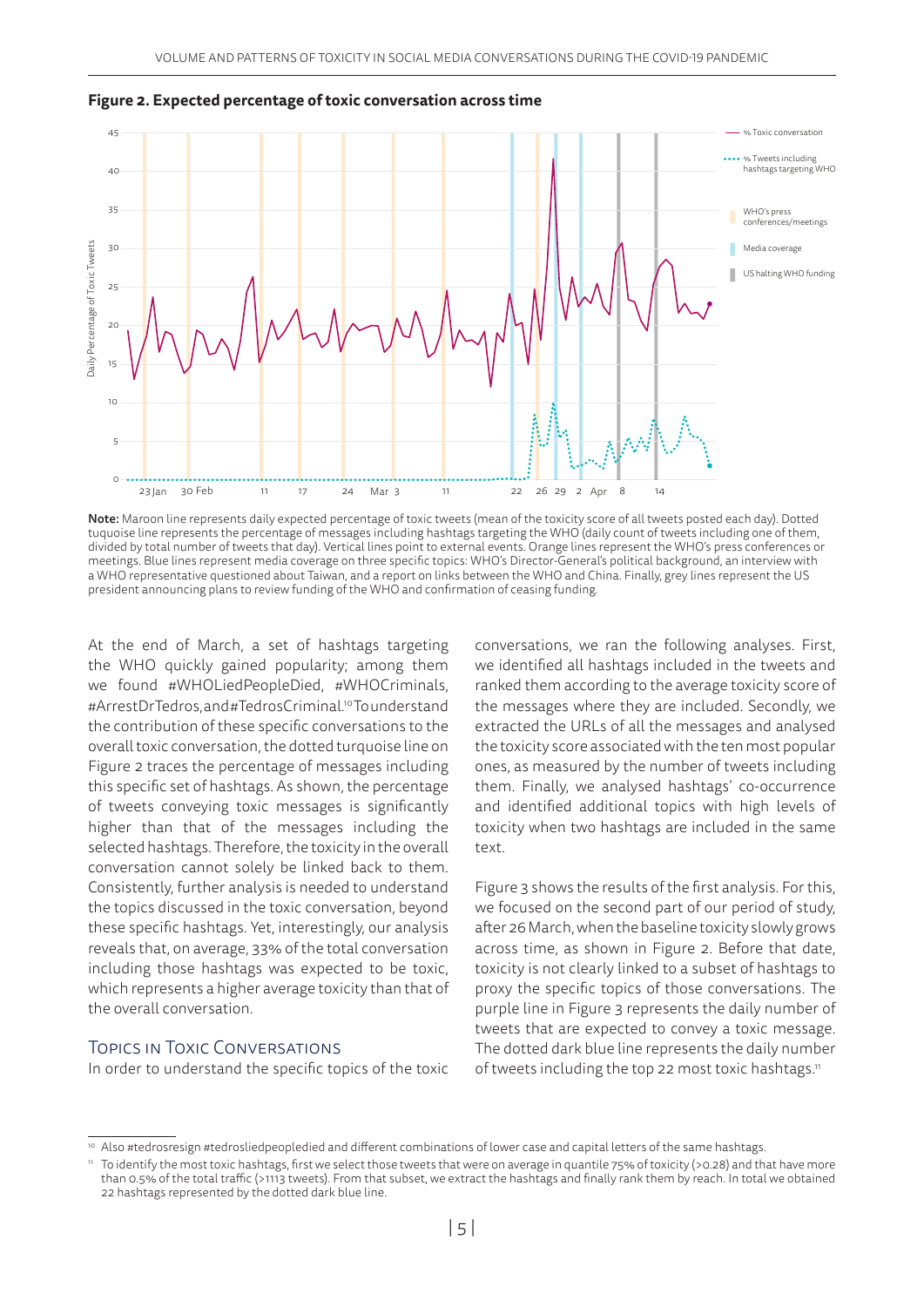

**Figure 3. Volume of toxic conversation and hashtags across time**

Note: Maroon line represents the daily number of tweets that are expected to convey a toxic message. Dotted blue line represents the daily count of tweets, including the top 22 most toxic hashtags. Bars represent the number of tweets including only the most popular toxic hashtags by reach. Some tweets include more than one of the toxic hashtags, as signalled by bars that run over the dashed blue line.

Overall, this figure shows the hashtags identified in our analysis are useful to understand specific topics in the toxic messages, especially those days when the blue and the maroon lines are about to overlap. Bars in this figure represent the total number of tweets, including only the most popular toxic hashtags by reach (*n*=11). As the height of the bars shows, those hashtags contribute the most to the toxic conversation. Figure 4 shows this contribution more specifically across time. Among these toxic hashtags, we find China (average toxicity score .40), the Chinese Communist Party (.30), and #chinesevirus (.41). Consistent with the previous results, and as indicated by the height of the bars, discussions including the hashtag Taiwan (average toxicity .30) and Trump (.31) were also prominent and spread across different days from late March.



**Figure 4. Top toxic hashtags used across time** 

Note: Maroon line represents the daily number of tweets that are expected to convey a toxic message. Dotted blue line represents the daily count of tweets including the top 22 most toxic hashtags. Stacked bars represent the number of tweets including each of the most popular toxic hashtags. Selection of hashtags capped at 11 to improve visualisation.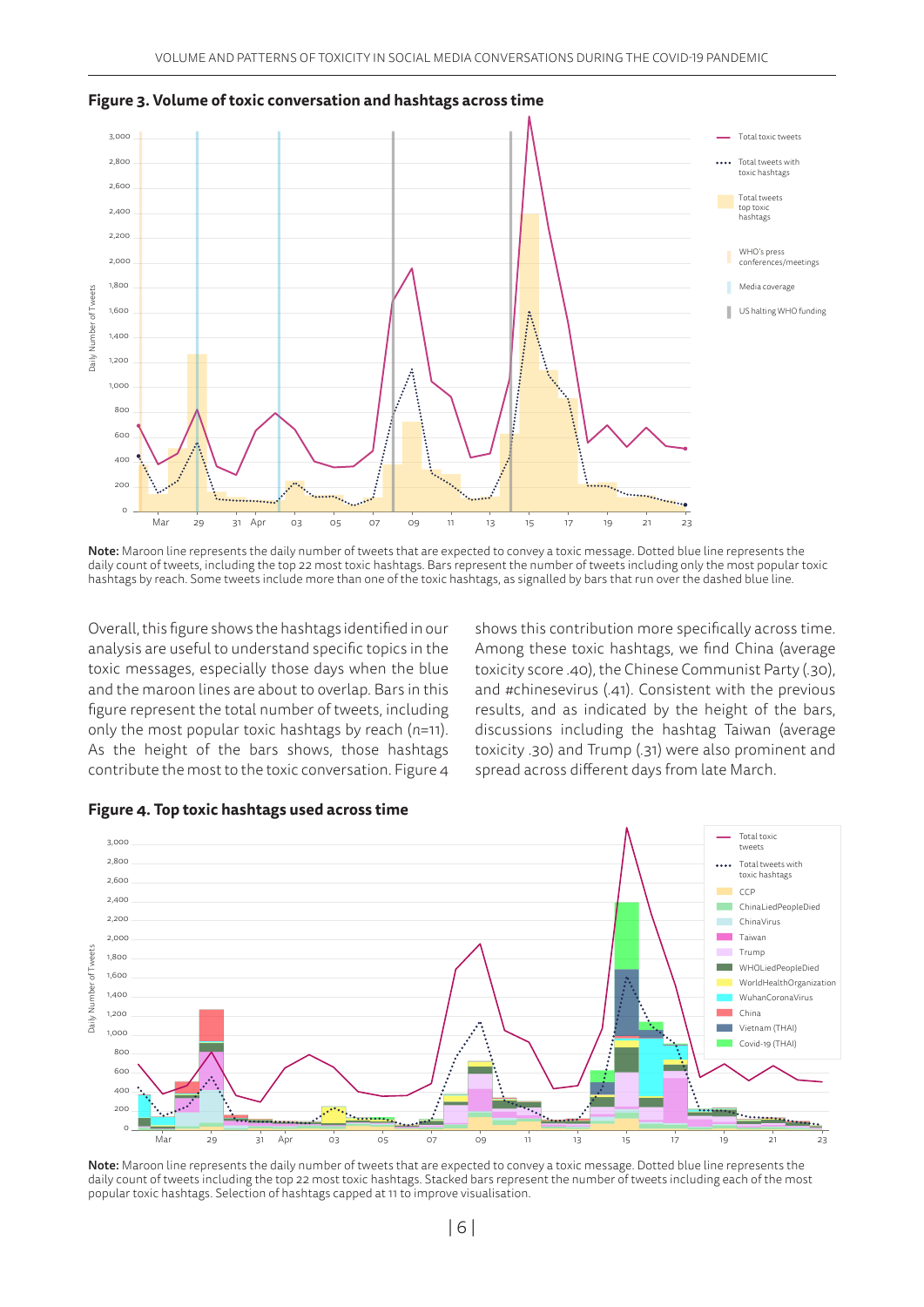Moreover, messages associated with the hashtags #WHOliedpeopledied (.33) and #Chinaliedpeopledied (.33) appeared frequently at different points in time.

Finally, among the most popular hashtags with the highest average toxicity score, we find two hashtags related to the Thai-speaking Twittersphere. One of these two hashtags touched generally on Covid-19 (โควิด19, 0.28 average toxicity) and the other one mentioned Vietnam specifically (**เวียดนาม**, 0.32).<sup>12</sup> It is worth noting that the first Covid-19 case recorded outside China was in Thailand, which was also a priority destination for tourists from Wuhan during the lunar new year (see Figure 1). Also, Vietnam was among the first countries to be hit by the virus after China.

When looking at the combination of hashtags in the same tweet, we find that the co-occurrence of #China and #Taiwan triggers a surge in toxicity. More precisely, 91% of messages including both hashtags are expected to be toxic. It is worth noting that around 50% of tweets that include #ChinaLiedPeopleDied also include #WHOLiedPeopleDied, and 84% of tweets that include #biochemicalweapon in Chinese also include #newcoronavirus in this language. These figures give further information to identify the specific topics of the toxic conversations in our study and proxy the context where they took place too.

Finally, we identify the top URLs on tweets ranked by

occurrence to better understand these conversations. Several of them are associated with tweets with very low probability on average of conveying toxic messages (Table 2). Yet a few of them are associated with higher toxicity scores on average than the baseline score of the overall sample (.21). This is especially the case of the URLs pointing to the tweet by US public broadcaster Voice of America, echoing the statement of the WHO's Director-General with the following wording: 'Politicizing the #coronavirus issue should be avoided by countries "if you don't want to have many more body bags", says @DrTedros' (Herman 2020). Also, several URLs for Fox News get higher toxicity scores than the baseline of the sample. The URL with the highest score by this broadcaster points to a piece titled: 'Coronavirus Coverup Underscores China's Tight Grip on WHO, United Nations' (Hollie 2020). The majority of URLs in this ranking are linked to US news media. Among the exceptions is a tweet by the WHO, and 29% of the messages including these tweets were expected to be toxic. The WHO tweet was posted on the official account of the organisation on 14 January, soon after the outbreak was identified in China, and included the following text: 'Preliminary investigations conducted by the Chinese authorities have found no clear evidence of human-to-human transmission of the novel #coronavirus (2019-nCoV) identified in #Wuhan, #China' (WHO 2020). Only six days after that, China confirmed there was evidence of human-to-human transmission in the Covid-19 outbreak (Wang and Moritsugu 2020).<sup>13</sup>

| <b>URL</b> |                                                                                                                                                                                                           | <b>Total Tweets</b> | <b>Average Toxicity</b> | % Traffic |
|------------|-----------------------------------------------------------------------------------------------------------------------------------------------------------------------------------------------------------|---------------------|-------------------------|-----------|
|            | <b>WHO leader Tedros asked to explain</b><br><b>China ties by GOP members of House</b><br>oversight panel                                                                                                 | 2,405               | 0.21                    | 1.08      |
|            | 000000<br>to has turned a fractions<br>$\frac{10000000}{2020}$<br>- Salayan Texture<br>- Martina Roads<br>- Minney Calcula<br>y automa.<br>Fox News Fox                                                   |                     |                         |           |
| 10:02 AM   | <b>Coronavirus coverup underscores</b><br>China's tight grip on WHO, United<br><b>Nations</b>                                                                                                             | 2,046               | 0.38                    | 0.92      |
|            | 000000<br><b>C</b> is take below for home<br>For News<br>76-This good to control their different<br>Brandboop week manding in phonologies<br>$ -$<br>$\overline{\phantom{a}}$<br>Training to Markt        |                     |                         |           |
| 10:02 AM   | most makebached to<br><b>Taiwan releases December email to</b><br>WHO showing unheeded warning<br>about coronavirus                                                                                       | 2,043               | 0.28                    | 0.92      |
|            | 000000<br><b>O</b> trinies homes its loss<br>For News (C)<br>So make pure furniture to rate with end.<br><b>FOX NEWS FLASH</b><br>H E A D L I N E S<br>the thing man maring is user this -<br>$ -$<br>$-$ |                     |                         |           |

## **Table 2. Average toxicity associated with URLs**

<sup>&</sup>lt;sup>12</sup> โควิด19 and เวียดนาม respectively mean Covid-19 and Vietnam in Thai.

<sup>&</sup>lt;sup>13</sup> See Figure 1 for more contextual information on the timeline of events.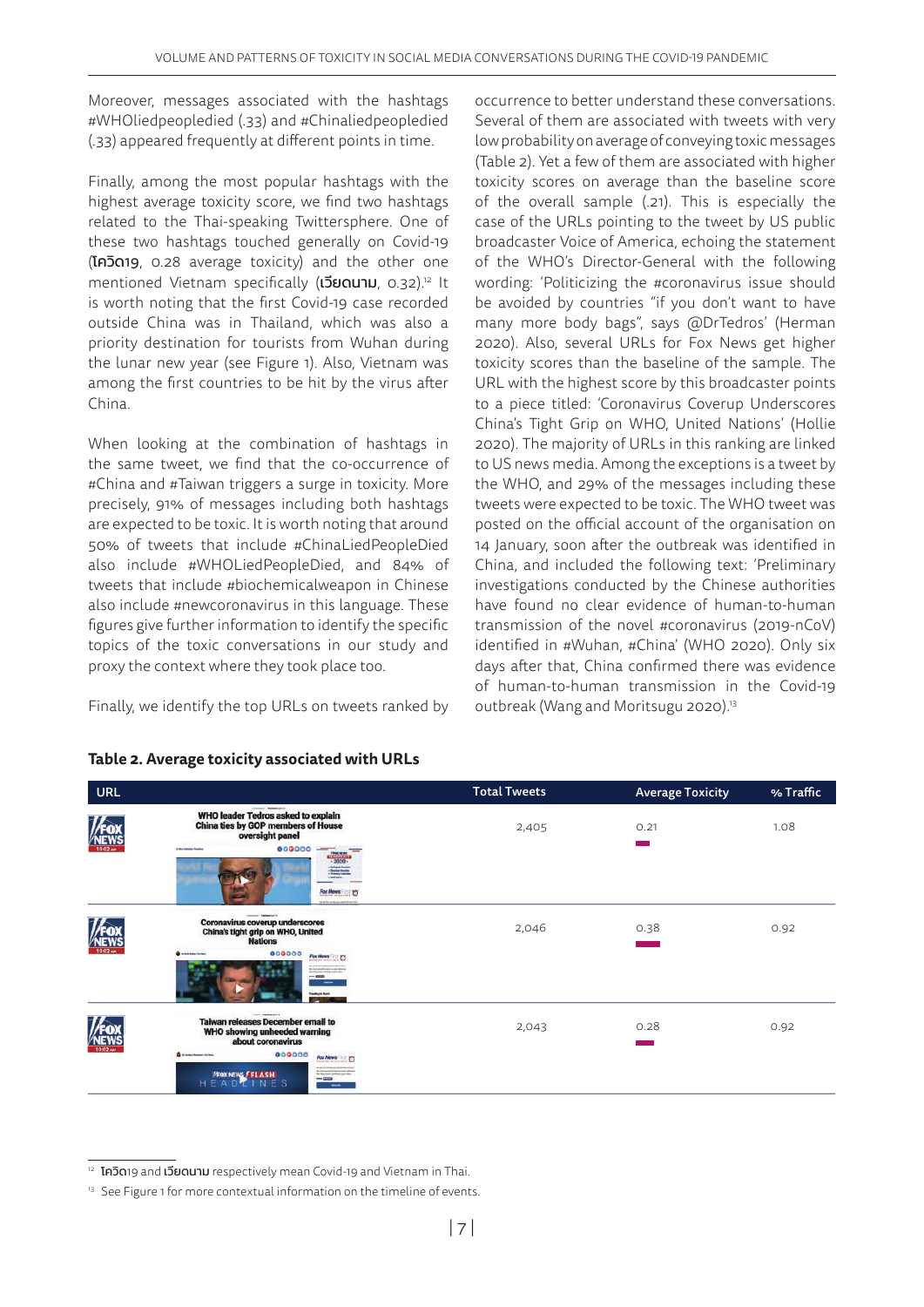| URL            |                                                                                                                                                                                                                                                                                                      | <b>Total Tweets</b> | <b>Average Toxicity</b> | % Traffic |
|----------------|------------------------------------------------------------------------------------------------------------------------------------------------------------------------------------------------------------------------------------------------------------------------------------------------------|---------------------|-------------------------|-----------|
| <b>REUTERS</b> | <b><i>MIALD GENS</i></b><br><b>MARTIN CO., 2005 LANDA AND LA WILL</b><br>Lockdowns not enough to defeat<br>coronavirus: WHO's Ryan                                                                                                                                                                   | 1,301               | 0.23                    | 0.58      |
|                |                                                                                                                                                                                                                                                                                                      |                     |                         |           |
|                | Steve Herman<br><b>@W7VOA</b>                                                                                                                                                                                                                                                                        | 1,243               | 0.69                    | 0.56      |
|                | Politicizing the #coronavirus issue should be avoided by<br>countries "if you don't want to have many more body<br>bags," says @DrTedros.                                                                                                                                                            |                     |                         |           |
|                | 6-11 PM - Apr 8, 2020 - Twitter Web App                                                                                                                                                                                                                                                              |                     |                         |           |
|                | ABS-CBN News                                                                                                                                                                                                                                                                                         | 946                 | 0.09                    | 0.42      |
|                | BREAKING: World Health Organization chief Tedros<br>Adhanom Ghebreyesus has declared the new<br>coronavirus outbreak a global health emergency after<br>reconvening with the WHO Emergency Committee.                                                                                                |                     | П                       |           |
|                | <b>GLOBAL HEALTH</b><br><b>EMERGENCY</b>                                                                                                                                                                                                                                                             |                     |                         |           |
| beNEWS         | Trump promises economic relief plan in<br>fight against coronavirus<br>The president has not been tested for the virus, his spokesperson said Monday.<br>1) Margan Winne, Isan Pendra, and Marc Sachannes<br>■ 9 ■                                                                                   | 911                 | 0.09<br>П               | 0.41      |
|                | <b>DOW JONES - MONDAY</b><br>23,851.02<br>2,013.76                                                                                                                                                                                                                                                   |                     |                         |           |
|                | World Health Organization (WHO)                                                                                                                                                                                                                                                                      | 904                 | 0.29                    | 0.41      |
|                | Preliminary investigations conducted by the Chinese<br>authorities have found no clear evidence of human-to-<br>human transmission of the novel #coronavirus (2019-<br>nCoV) identified in #Wuhan, #China<br><b>CORONAVIRUS</b>                                                                      |                     |                         |           |
|                | $(2019 - nCoV)$<br>ABC News <sup>O</sup>                                                                                                                                                                                                                                                             | 901                 | 0.09                    | 0.40      |
|                | NEW: WHO Director-General Tedros Adhanom<br>Ghebreyesus: "Now that the virus has a foothold in so<br>many countries, the threat of a pandemic has become<br>very real."                                                                                                                              |                     |                         |           |
|                | Nicolás Maduro<br>@NicolasMaduro                                                                                                                                                                                                                                                                     | 779                 | 0.01                    | 0.35      |
|                | Sostuve una importante conversación telefónica con el<br>Director General de la OMS, Dr. Tedros Adhanom<br>Ghebreyesus. Coordinando y evaluando las medidas<br>preventivas y de protección para enfrentar la difícil<br>situación que vivimos los pueblos del mundo ante la<br>amenaza del COVID-19. |                     |                         |           |

## Elites in Toxic Conversations

Given the relevance of some political leaders to Covid-19 and the WHO conversation, we have analysed the toxicity score associated with conversations mentioning a few of them.14 Strategically, we have selected the US, Brazilian, and Australian presidents. Among all of them, the US president is the most popular leader, as measured by the number of tweets. He is also associated with the highest average toxicity score (see Table 3). Around 30 out of 100 messages mentioning the US president are expected to convey a rude, disrespectful, or unreasonable comment. For comparison, Table 3 also included results relating to the WHO Director-General, who was most mentioned

among those in the table. The average toxicity of messages mentioning him is lower than that associated with the US president, though.

# 901 0.09 0.40 **Table 3. Toxicity associated with political leaders**

| Leader    | <b>Total Tweets</b> | % Traffic | <b>Average Toxicity</b> |  |
|-----------|---------------------|-----------|-------------------------|--|
| Trump     | 18,276              | 0.08      | 0.30                    |  |
| Bolsonaro | 56                  | 0.00      | 0.30                    |  |
| Morrison  | 115                 | 0.00      | 0.25                    |  |
| Tedros    | 54,192              | 0.24      | 0.18                    |  |

<sup>&</sup>lt;sup>14</sup> Messages were filtered using the username and different combinations of their names with lower and upper cases. A separate analysis on Figure 4 shows a similar average toxicity score for messages mentioning the US president by using #Trump (.31).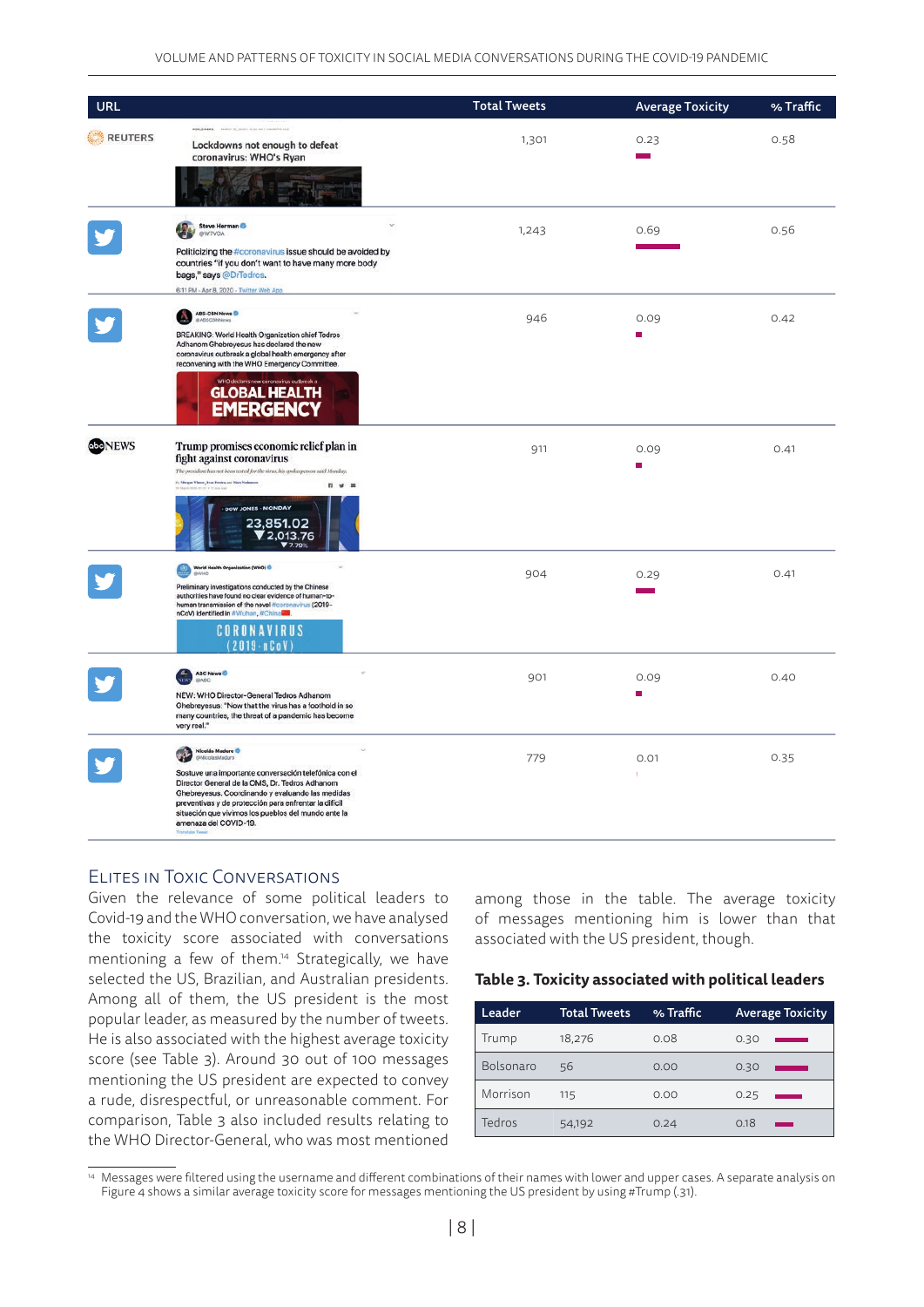### User-Level Analysis of Toxic **CONVERSATIONS**

Finally, we assess the status of the users that participated in the conversation on Covid-19 and the WHO from January to April 2020. In total, our sample includes 144,371 users and our results show that almost 7% of those were suspended (2%) or missing (4.7%) by the end of May. There is limited information available to know when and how a user is suspended. Twitter notes that accounts can be suspended when they are created from the same IP or linked to the same email; when they result from an automated signup process; or when they show an exceptionally high volume of tweeting with the same hashtag or the same username without a reply from that account (Roth and Harvey 2018).<sup>15</sup> Its policy on platform manipulation also includes rules regarding aggressive, bulk, or deceitful activity. The platform takes action when multiple accounts operate to disrupt conversations or create artificial trends (Minshall 2020).16 Knowing why accounts are no longer active, i.e. missing, is

even more complex. Yet, to identify the role of nonactive users in the conversations about Covid-19 and the WHO, we classify them according to their use of hashtags with the highest toxicity scores on average. Table 4 shows that the highest percentage of nonactive users are linked to #coronaviruschina and #US. Over 11% of users tweeting or retweeting messages including those hashtags were no longer active by the end of May. Following on this ranking, we find that, of users who posted messages including the hashtags #Chinaliedpeopledied and #WHOliedpeopledied, almost 11% and 10% respectively were also not active by May. Finally, with regard to the location of the nonactive users, we find the majority of the first 50 users posting the hashtag #WHOLiedPeopleLied, associated with one of the highest toxicity scores on average, were related to the Indian Twittersphere.<sup>17</sup> A heated debate took place in India after the WHO halted the hydroxychloroquine trial for coronavirus amid safety fears. The country manufactures 70% of the world supply for this drug (Sharma 2020; *The Hindu* 2020).

| Hashtag                        | Active | <b>Missing</b> | Suspended | Total | % Missing | % Suspended | % Non-Active |
|--------------------------------|--------|----------------|-----------|-------|-----------|-------------|--------------|
| coronaviruschina               | 1,039  | 75             | 58        | 1,172 | 6.40      | 4.95        | 11.35        |
| <b>US</b>                      | 1,534  | 78             | 117       | 1,729 | 4.51      | 6.77        | 11.28        |
| ChinaLiedPeopleDied            | 1,423  | 137            | 35        | 1,595 | 8.59      | 2.19        | 10.78        |
| <b>WHOLiedPeopleDied</b>       | 3,829  | 293            | 124       | 4,246 | 6.90      | 2.92        | 9.82         |
| china                          | 2,523  | 136            | 107       | 2,766 | 4.92      | 3.87        | 8.79         |
| <b>CCP</b>                     | 4,281  | 287            | 109       | 4,677 | 6.14      | 2.33        | 8.47         |
| ChinaVirus                     | 2,388  | 141            | 77        | 2,606 | 5.41      | 2.95        | 8.36         |
| Sass (Chinese)                 | 1,147  | 56             | 37        | 1,240 | 4.52      | 2.98        | 7.50         |
| Taiwan                         | 6,093  | 388            | 104       | 6,585 | 5.89      | 1.58        | 7.47         |
| <b>CCPVirus</b>                | 1,301  | 62             | 41        | 1,404 | 4.42      | 2.92        | 7.34         |
| biochemicalweapon<br>(Chinese) | 1,062  | 52             | 30        | 1,144 | 4.55      | 2.62        | 7.17         |

#### **Table 4. Active and non-active users**

# Conclusion

Although our analysis identifies important peaks of toxic conversations around Covid-19 and the WHO, the majority of messages during the period studied were not toxic, even those including very abusive hashtags. On average, 21% of this conversation is expected

to be toxic. Future research will have to determine whether this level of toxicity had any effect on public opinion and examine the causes of this incivility. With the evidence at hand, we can safely confirm that the toxicity patterns we identify are correlated with the

<sup>&</sup>lt;sup>15</sup> For more information on the specific actions taken by Twitter during the Covid-19 pandemic see Conger 2020.<br><sup>16</sup> There are only hypothetical examples, not real ones, of tweets along those lines on the Twitter website. platform 97 million accounts were challenged, which does not directly imply a suspension, over the first six months of 2019 (Minshall 2020).

<sup>&</sup>lt;sup>17</sup> To proxy their location we detect the language of the tweet among other criteria.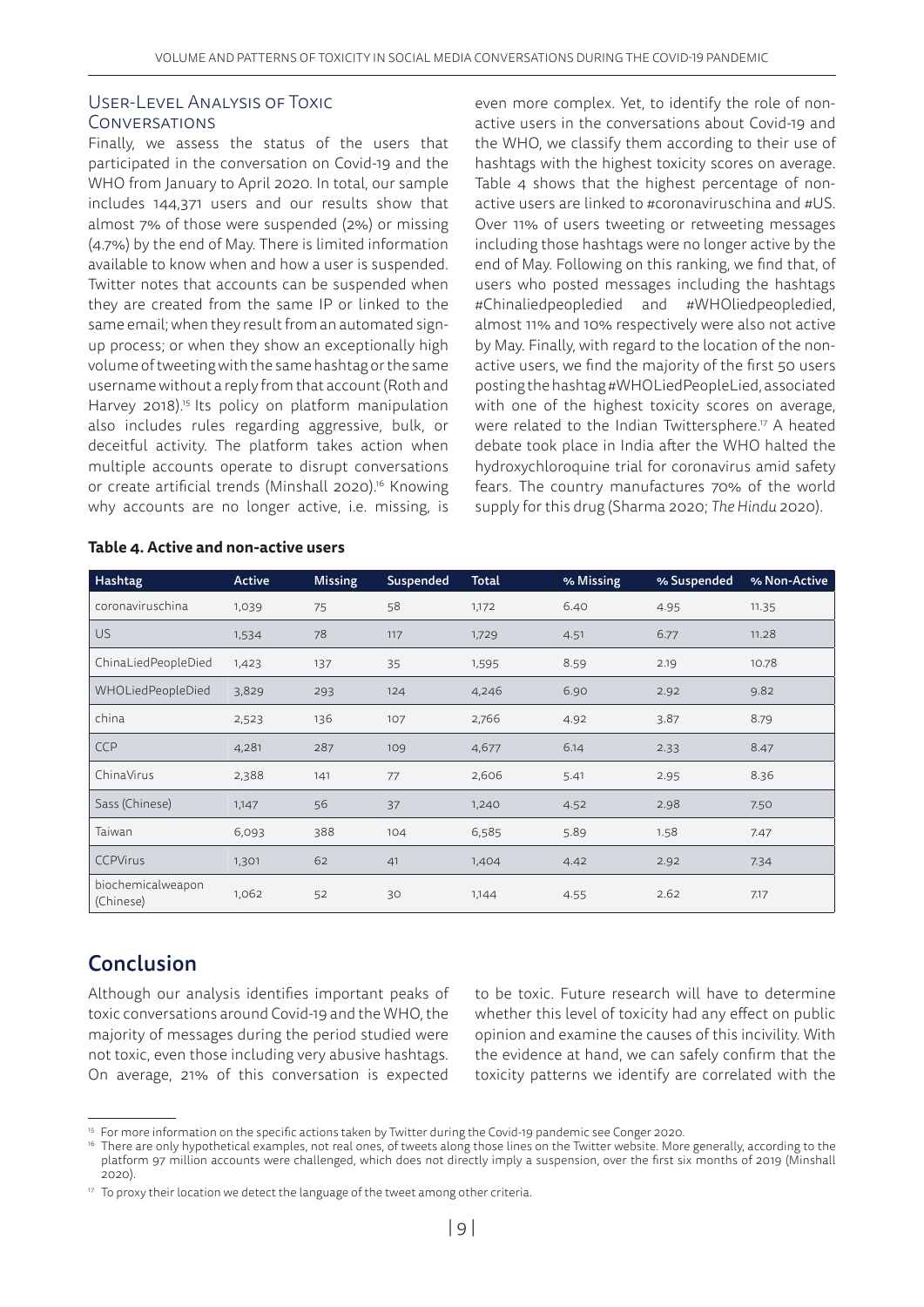increasing polarisation in the political and media sphere around the role of the WHO in the Covid-19 crisis. Consistently, the percentage of toxic tweets

increases after 26 March (25%), when the effects of the pandemic worsened and the criticism from political elites intensified.

# Acknowledgements

The authors thank the valuable work by Ariadna Net and Nathan Gallo as research assistants. Data used for this study have been partially collected by the CoMuNe Lab at Fondazione Bruno Kessler. The authors also thank the research team for their valuable input and suggestions, and the communications and administration teams for their support, at the Reuters Institute for the Study of Journalism. Finally, we thank Dr Subhayan Mukheerjee and Jayant Sriram, senior assistant editor of *The Hindu*, for providing us with context for this report.

## About the Authors

**Dr Sílvia Majó-Vázquez** is a Research Fellow at the Reuters Institute for the Study of Journalism at the University of Oxford. **Dr Rasmus Kleis Nielsen** is the Director of the Reuters Institute for the Study of Journalism and Professor of Political Communication at the University of Oxford.

**Dr Joan Verdú** is the Head of Consulting and Knowledge Transfer at the Data Science Center of Barcelona Graduate School of Economics.

**Nandan Rao** is a Data Scientist Consultant for World Bank and faculty member of the Data Science Center of Barcelona Graduate School of Economics.

**Dr Manlio de Domenico** is a Senior Researcher at Fondazione Bruno Kessler and Head of the Complex Multilayer Networks Lab.

**Dr Omiros Papaspiliopoulos** is an ICREA Research Professor at Universitat Pompeu Fabra. He is the Scientific Director of the Barcelona GSE Master's Degree in Data Science.



Published by the Reuters Institute for the Study of Journalism with the support of the Google News Initiative.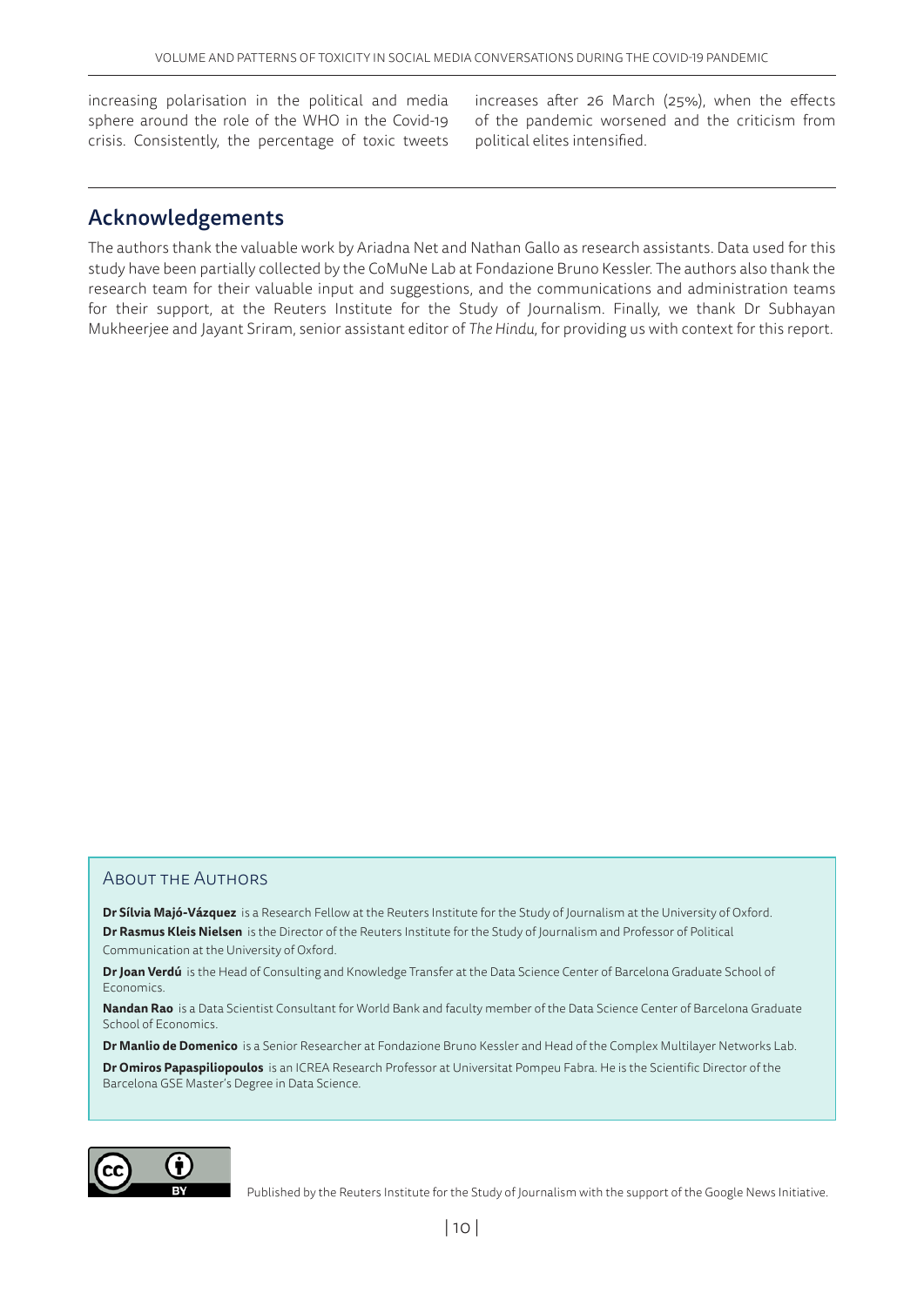## References

Alba, D., Conger, K., Zhong, R. 2020. 'Twitter Adds Warnings to Trump and White House Tweets, Fueling Tensions', *New York Times*, 29 May.

[https://www.nytimes.com/2020/05/29/technology/](https://www.nytimes.com/2020/05/29/technology/trump-twitter-minneapolis-george-floyd.html) [trump-twitter-minneapolis-george-floyd.html](https://www.nytimes.com/2020/05/29/technology/trump-twitter-minneapolis-george-floyd.html)

Conger, K. 2020. 'Twitter Removes Chinese Disinformation Campaign', *New York Times*, 11 June. [https://www.nytimes.com/2020/06/11/technology/](https://www.nytimes.com/2020/06/11/technology/twitter-chinese-misinformation.html) [twitter-chinese-misinformation.html](https://www.nytimes.com/2020/06/11/technology/twitter-chinese-misinformation.html)

European Commission. 2020. *5th Evaluation of the EU Code of Conduct on Countering Illegal Hate Speech Online*. Brussels: EC.

[https://ec.europa.eu/info/sites/info/files/codeofcon](https://ec.europa.eu/info/sites/info/files/codeofconduct_2020_factsheet_12.pdf)  duct\_2020\_factsheet\_12.pdf

Facebook. 2018. 'Removing Myanmar Military Officials from Facebook'.

https://newsroom.fb.com/news/2018/08/removingmyanmar-officials/

Gallotti, R., Valle, F., Castaldo, N., Sacco, P., DeDomenico, M. 2020. *Assessing the Risks of 'Infodemics' in Response to COVID-19 Epidemics*. Trento. https://arxiv.org/abs/2004.03997

Gonzalez-Bailon, S., Borge-Holthoefer, J., Moreno, Y. 2013. 'Broadcasters and Hidden Influentials in Online Protest Diffusion', *American Behavioral Scientist* 57(7), 943–65.

https://doi.org/10.1177/0002764213479371

Hasson, P. 2020. 'Top WHO Official Tedros Adhanom Ghebreyesus Won Election with China's Help. Now He's Running Interference for China on Coronavirus', Dailycaller.com, 22 Mar.

https://dailycaller.com/2020/03/22/who-directorgeneral-tedros-adhanom-ghebreyesus-chinacoronavirus-pandemic-cover-up/

Herman, S. 2020. 'Politicizing the #coronavirus issue should be avoided by countries "if you don't want to have many more body bags," says @DrTedros'. Voice of America, 8 Apr.

[https://twitter.com/w7voa/status/124793507600181](https://twitter.com/w7voa/status/1247935076001812484)  [2484](https://twitter.com/w7voa/status/1247935076001812484)

Hoft, J. 2020. 'REVEALED: WHO Director General, Tedros Adhanom Ghebreyesus, Reportedly Ranking Member of Known Terrorist Organization and China Puppet', Thegatewaypundit.com, 23 Mar. [https://www.thegatewaypundit.com/2020/03/](https://www.thegatewaypundit.com/2020/03/breaking-who-director-general-tedros-adhanom-ghebreyesus-was-reportedly-ranking-member-of-terrorist-organization-and-china-puppet/) [breaking-who-director-general-tedros-adhanom](https://www.thegatewaypundit.com/2020/03/breaking-who-director-general-tedros-adhanom-ghebreyesus-was-reportedly-ranking-member-of-terrorist-organization-and-china-puppet/)[ghebreyesus-was-reportedly-ranking-member-of](https://www.thegatewaypundit.com/2020/03/breaking-who-director-general-tedros-adhanom-ghebreyesus-was-reportedly-ranking-member-of-terrorist-organization-and-china-puppet/)[terrorist-organization-and-china-puppet/](https://www.thegatewaypundit.com/2020/03/breaking-who-director-general-tedros-adhanom-ghebreyesus-was-reportedly-ranking-member-of-terrorist-organization-and-china-puppet/)

Hollie, M. 2020. 'Coronavirus Coverup Underscores China's Tight Grip on WHO, United Nations', Fox News, 16 Apr.

https://www.foxnews.com/world/united-nationschina-coronavirus-cover-up

House of Lords. 2020. *Digital Technology and the Resurrection of Trust*. London: Select Committee on Democracy and Digital Technologies.

[https://publications.parliament.uk/pa/ld5801/](https://publications.parliament.uk/pa/ld5801/ldselect/lddemdigi/77/7702.htm) [ldselect/lddemdigi/77/7702.htm](https://publications.parliament.uk/pa/ld5801/ldselect/lddemdigi/77/7702.htm)

Jigsaw. 2017. 'Perpective'. https://www.perspectiveapi.com/#/start

Johns Hopkins University and Medicine. 2020. 'Coronavirus Resource Center'. Retrieved 4 May. [https://coronavirus.jhu.edu/data/animated-world](https://coronavirus.jhu.edu/map.html)map

King, G., Pan, J., Roberts, M. E. 2017. 'How the Chinese Government Fabricates Social Media Posts for Strategic Distraction, Not Engaged Argument', *American Political Science Review* 111(3), 484–501.

Kosmidis, S., Theocharis, Y. 2019. 'Can Social Media Incivility Induce Enthusiasm? Evidence from Survey Experiments', *Public Opinion Quarterly*.

[https://academic.oup.com/poq/article/doi/10.1093/](https://academic.oup.com/poq/article/doi/10.1093/poq/nfaa014/5866285) [poq/nfaa014/5866285](https://academic.oup.com/poq/article/doi/10.1093/poq/nfaa014/5866285)

McGregor, S. C., Molyneux, L. 2020. 'Twitter's Influence on News Judgment: An Experiment among Journalists', *Journalism* 21(5), 1–17.

Margetts, H. 2017. 'Why Social Media may have Won the 2017 General Election', *Political Quarterly* 88(3), 386–90.

https://doi.org/10.1111/1467-923X.12408